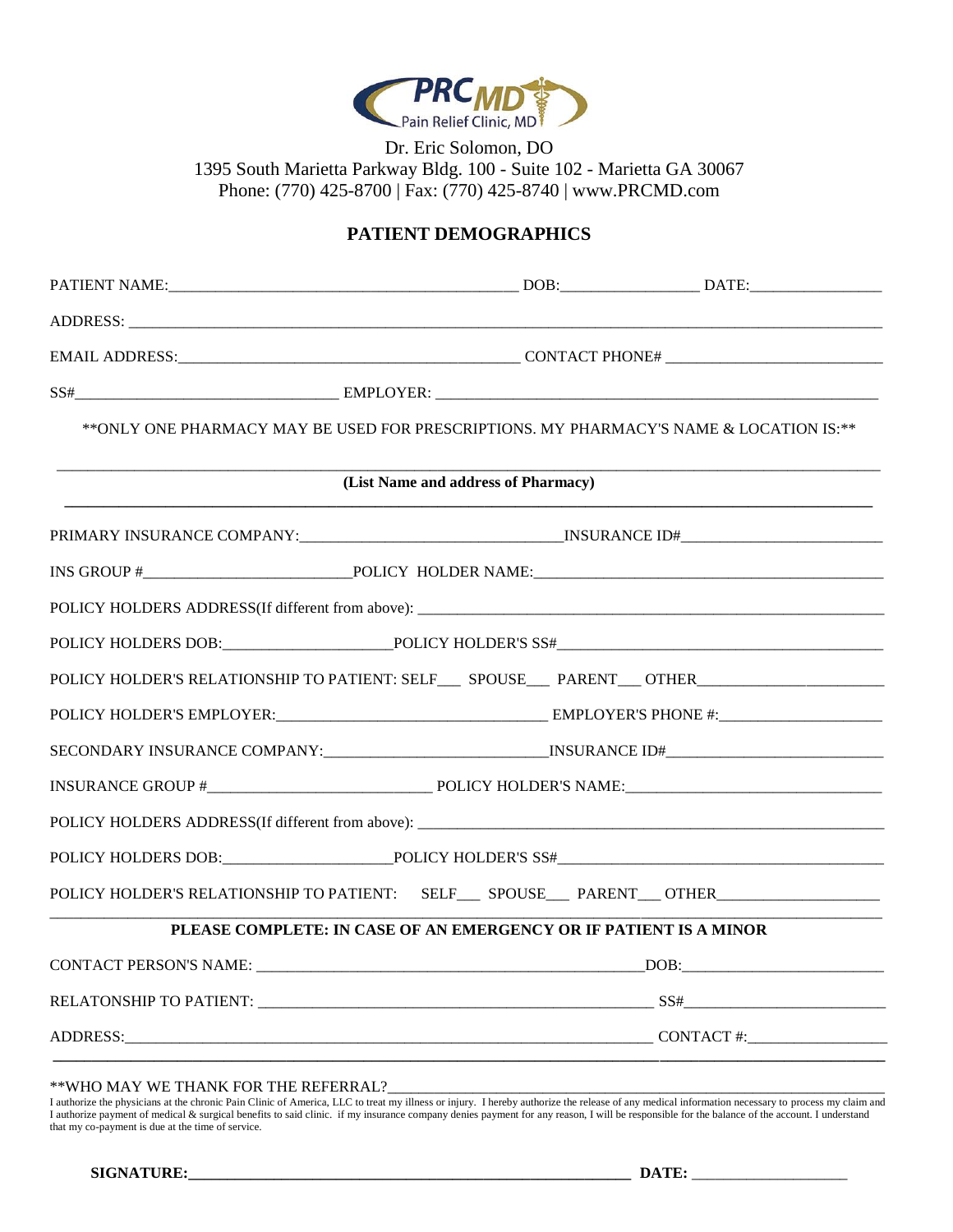

# **NEW PATIENT MEDICAL HISTORY**

| Patient Name: Weight: Weight: Weight: Weight: Weight: Weight: Weight: Weight: Weight: Weight: Weight: Weight: Weight: Weight: Weight: Weight: Weight: Weight: Weight: Weight: Weight: Weight: Weight: Weight: Weight: Weight: |  |  |  |       |
|-------------------------------------------------------------------------------------------------------------------------------------------------------------------------------------------------------------------------------|--|--|--|-------|
|                                                                                                                                                                                                                               |  |  |  |       |
| *** Ask for another page for additional areas***                                                                                                                                                                              |  |  |  |       |
|                                                                                                                                                                                                                               |  |  |  |       |
|                                                                                                                                                                                                                               |  |  |  |       |
| Circle any of these that describe your pain: Aching Dull Burning Sharp Shooting                                                                                                                                               |  |  |  | Spasm |
|                                                                                                                                                                                                                               |  |  |  |       |
|                                                                                                                                                                                                                               |  |  |  |       |
| Circle what aggravates or makes your pain worse: Sitting Standing Walking Bending Lying down                                                                                                                                  |  |  |  |       |
|                                                                                                                                                                                                                               |  |  |  |       |
|                                                                                                                                                                                                                               |  |  |  |       |
|                                                                                                                                                                                                                               |  |  |  |       |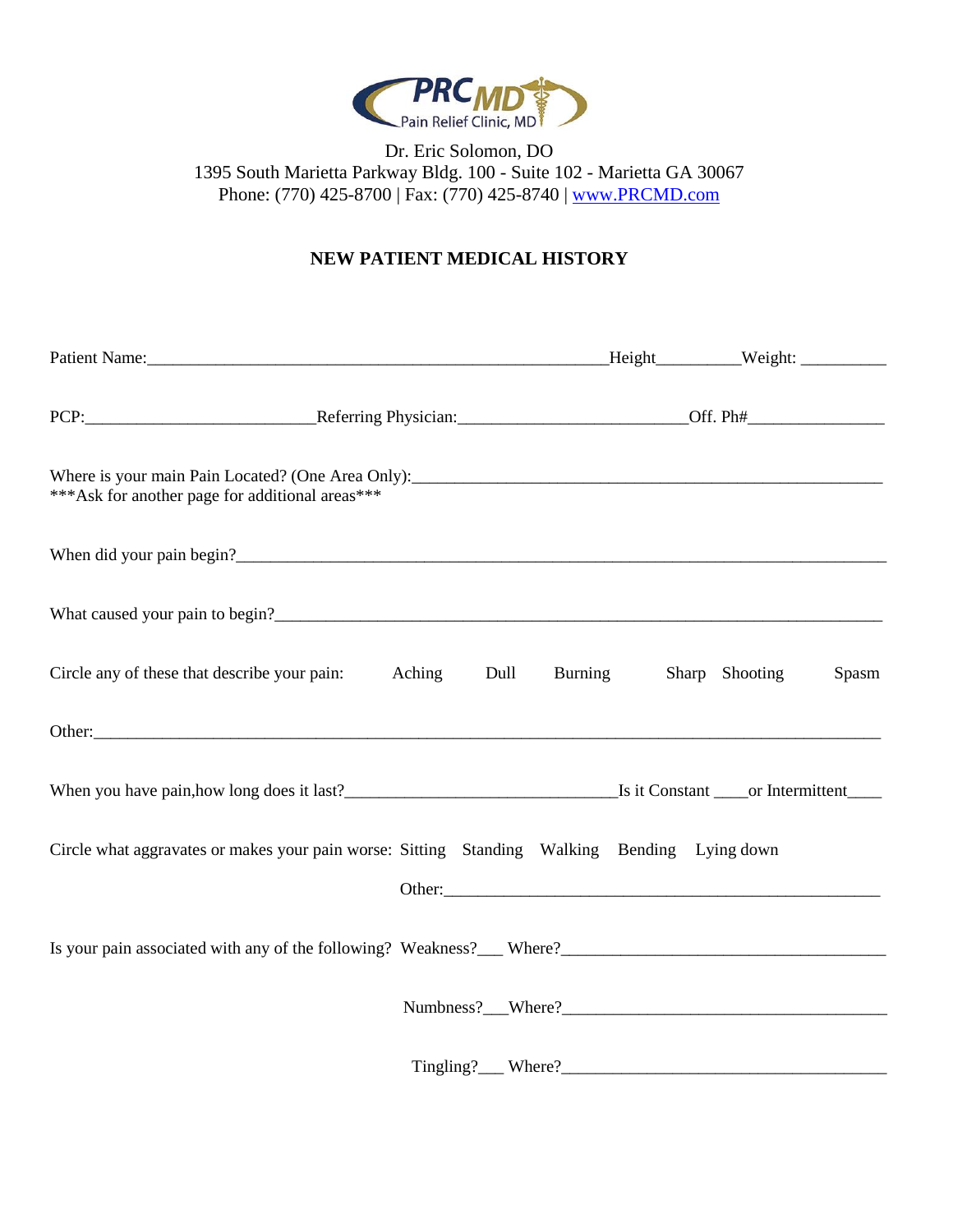

PAIN DRAWING: Mark the drawings according to where you hurt (i.e., if the right side of your neck hurts, mark the drawing on the right side of the neck, etc.). Please indicate which sensations you feel by referring to the key below.

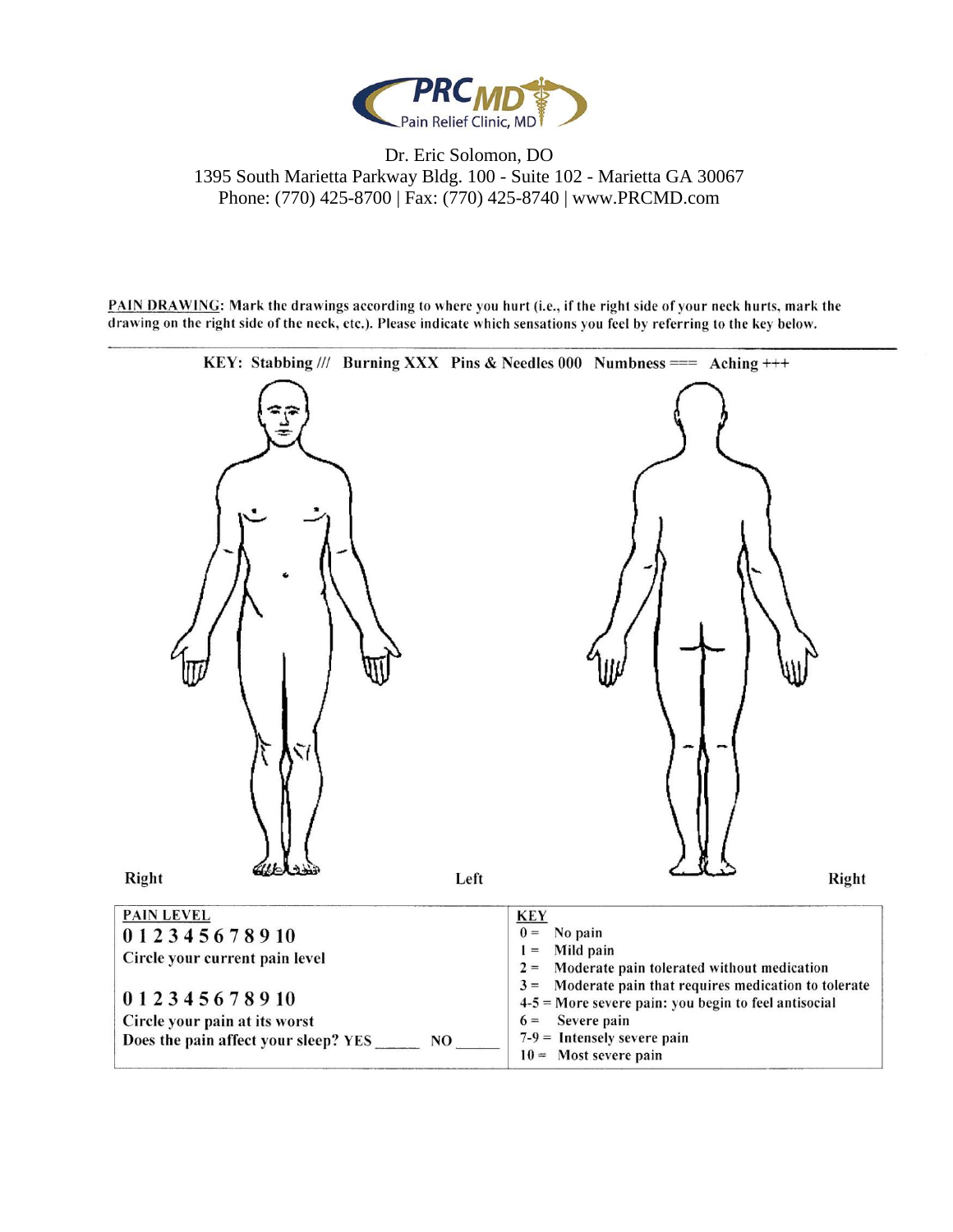

Do you ever drink alcohol? Yes\_\_\_ No\_\_\_ How much?\_\_\_\_\_\_\_\_\_\_\_\_\_\_\_\_\_\_\_\_\_\_\_\_\_\_\_\_\_\_\_

Have you had a drink in the past 24 hours? Yes No

Have you ever had a problem related to alcohol? (e.g. DUI, Injury, Break Up, etc.) Yes\_\_\_ No\_\_\_

## **Check the Appropriate Boxes:**

| Mark each box that applies            | Female | Male |
|---------------------------------------|--------|------|
| Family history of substance abuse     |        |      |
| Alcohol                               |        |      |
| Illegal drugs                         |        |      |
| Rx drugs                              |        |      |
| Personal history of substance abuse   |        |      |
| Alcohol                               |        |      |
| Illegal drugs                         |        |      |
| Rx drugs                              |        |      |
| Age between 16-45 years               |        |      |
| History of preadolescent sexual abuse |        |      |
| Psychological disease                 |        |      |
| ADD, OCD, bipolar, schizophrenia      |        |      |
| Depression                            |        |      |

#### **Medicine that you take now:**

| Name | Why Taken | <b>How Much</b> | Date Started | Prescribing MD                                              | Does it help? | Any Side Effects? |
|------|-----------|-----------------|--------------|-------------------------------------------------------------|---------------|-------------------|
|      |           |                 |              |                                                             |               |                   |
|      |           |                 |              |                                                             |               |                   |
|      |           |                 |              | <u> 1999 - Andrea Angel, Amerikaansk politiker († 1908)</u> |               |                   |
|      |           |                 |              |                                                             |               |                   |
|      |           |                 |              | Any other Allergies you know of?                            |               |                   |
|      |           |                 |              | Date:                                                       |               |                   |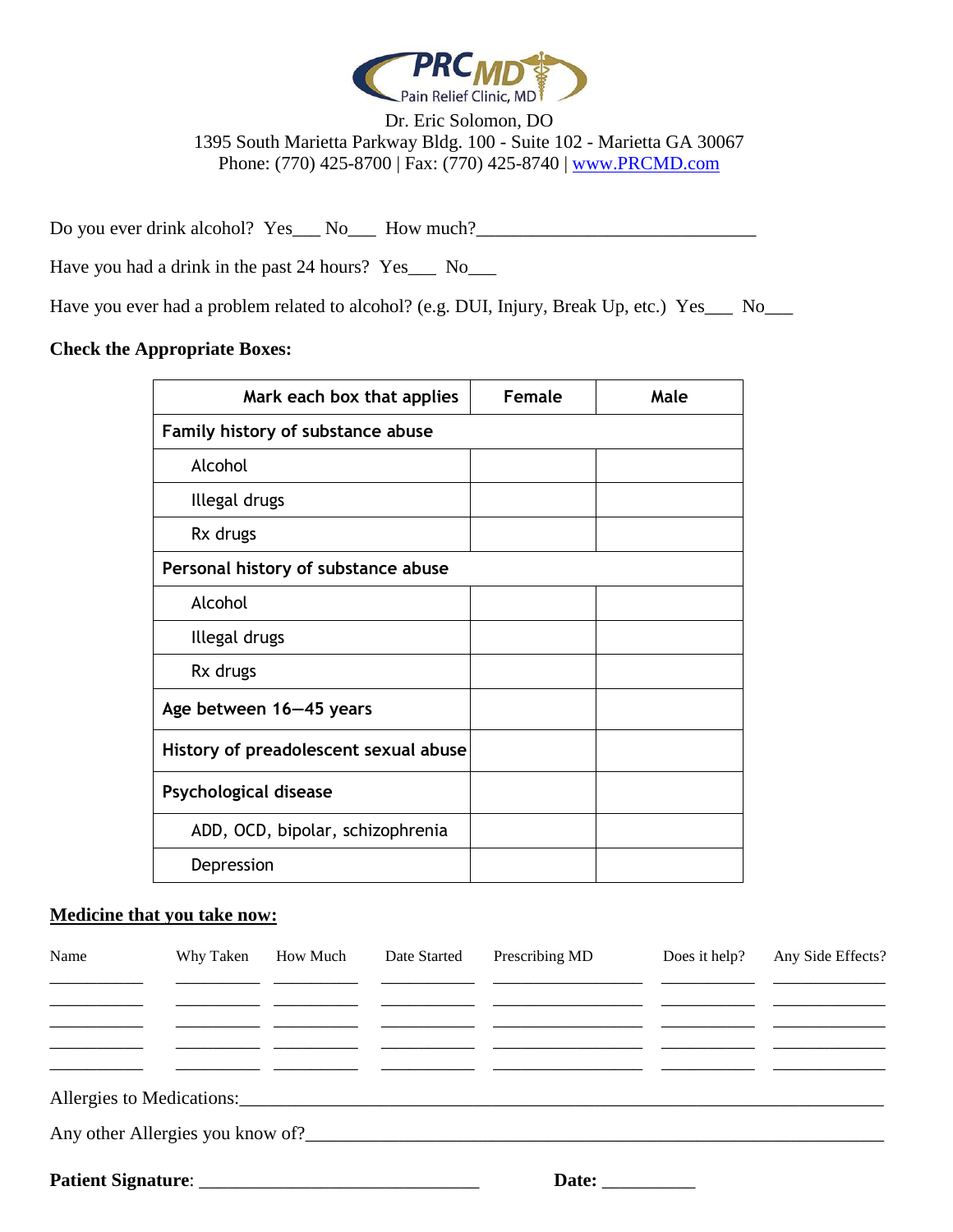

## **CONSENT TO TREATMENT AND OTHER ACKNOWLEDGEMENTS**

By reading and signing this document, [the undersigned patient (or authorized representative)consent to and authorize the performance of any treatments, examinations. medications. anesthesia, medicalservices, and surgical or diagnostic procedures (including but not limited to the use of lab and radiographic studies).asIacknowledge andconsentto thefollowing:

I. **INDEPENDENT CONTRACTORS;** Chronic PainofAmericaLLCmayutilize independent contractorsfor office, outpatients.orinpatient treatment/procedures. These include, but are not limited to,surgical assistants, physical therapists, and consulting and referral physicians. Healthcare professionals that are independent contractors are not agents or employees of Chronic Pain of America LLC and are responsible for their own actions. I understand thatChronicPain of AmericaLLC shall notbeliableforthe acts or omissionsof independent contractors. This Consent to Treatment also applies to any independent contractor utilized by my physician(s).

2. **VALUABLES;** Chronic Pain of America LLC assume no responsibility for, and I hereby release Chronic Pain of America LLC from liability for, loss or damage to any of my personal property while on the premises and/or receiving treatment.

**3. AUTHORIZATION FOR RELEASE OF INFORMATION AND ASSIGNMENT OF THIRD PARTY PAYMENTS;** I hereby expressly authorize Chronic Pain of America LLC and all healthcare professionals providing care to release all necessary information to any insurance company, health plan or other entity (third party payer) which may be responsible for payingfor my care. I authorize and direct all payers to pay all benefits due for such care directly to Chronic Pain of America LLC and all professionals (including independent contractors) providing for such care and I hereby assign such sums to them. I understand this authorization and assignment shall remain valid unlessI provide WRITTEN notice ofrevocation toChronicPainof AmericaLLCand thethird party payersignedand dated by me; however, such revocation shall not be effective asto information release and/or charges incurred prior to such revocation.

**4. PAYMENT FOR SERVICES;** In return for services to beprovided by Chronic Pain of America LLC. I promiseto pay for services rendered byChronicPain ofAmericaLLC to me orfor mybenefit If the servicesIreceive fromChronicPainofAmericaLLC are covered by a thirdparty payer, Chronic Painof America LLC are covered by a third party payer, Chronic Painof America LLC may electto billandaccept payment from suchthird party. I will pay the portion of these bills which the third-party payerdetermines are my responsibility. In the case of services whichI agree to receive butwhich arenot covered bythe third party,I willpaythe amount due upon receiptof services. Ifno thirdpartyis involved in payingfor myservices, I agree topayinfullfor such servicesatthe time the services arereceived.

**A. SPECIAL REPORTS;** I understand that any special reports/documentation that I request my physician to complete on my behalf will incur a charge of \$50.00 that is not covered by my insurance and Is to be paid at the time the request is made.

**5. HIPPS;** We are required by law to protect the privacy of your information, provide notice about our information practices and follow the informationpracticesthat are described intheHIPPANoticedisplayedin ourwaiting areaforyour review.

**6. AUTHORIZATION AND RELEASE FOR PHOTOGRAPHS;** I authorize and release Chronic Pain of America LLC and its employees and agentsto takephotographs, videos.x-rays.and/orotherphotographs,electronicor otherimagesofme and to usethemas medically appropriate. Suchimagesmaybe usedfor educationalorother purposes as necessaryandappropriate. Theseimages maybe maintained as a permanent part of my medical record. I understand and acknowledge that Chronic Pain of America LLC may use cameras for security and patient monitoring. and patient confidentiality will be maintained for all such images.

**7. NO GUARANTEE OF RESULTS;** Chronic Pain of America LLCand healthcare professionals cannot guarantee any specific result(s) of any examination, treatment, procedure; or medical care. I release Chronic Painof America LLC, its physicians and healthcare professionalsfromany liabilityfor anyaccidentorinjurythatIs not directlycausedbythenegligenceofChronicPainofAmericaLLCor its employees.

8. PATIENT ACKNOWLEDGEMENT; During the course of my care and treatment, I understand that various types of examinations, tests, diagnostic or treatment procedures ("procedures")may be necessary. These procedures may be performed by physician(s), nurses, technicians, physician assistants, or other healthcare professionals. While routinely performed without incident, theremay be materialrisks associated with these procedures; I will ask my physician(s) to provideme with additional information. 1 also understand my physician may ask met sign additional

Informed Consent documents relating to specific procedures.

**9. PATIENT ACKNOWLEDGEMENT;** l understand that the healthcare professionals involved In my care will rely on my documented medical history, as well as other information provided by me, my immediate family or others having information about me, indeterminingwhetherto perform or recommend the procedure. I agree to provide accurate and thorough information regarding mymedical history and any conditionsor events whichmayimpactmedicaldecision-making.

By signingthis document.I certify thatIhavereadand understand its contents andthe information provided bymeis accurate and complete (including insurance information and current eligibility forbenefits). *A copy of this document may be utilized the same as the original*

#### **Patient Signature**:\_\_\_\_\_\_\_\_\_\_\_\_\_\_\_\_\_\_\_\_\_\_\_\_\_\_\_\_\_\_\_ **Date:** \_\_\_\_\_\_\_\_\_

If not signed by patient, please indicate relationship to patient on the line below:

**Signature**:\_\_\_\_\_\_\_\_\_\_\_\_\_\_\_\_\_\_\_\_\_\_\_\_\_\_\_\_\_\_\_\_\_\_\_\_\_\_ **Date:** \_\_\_\_\_\_\_\_\_ **Relationship**:\_\_\_\_\_\_\_\_\_\_\_\_\_\_\_\_\_\_\_\_\_\_\_\_\_\_\_\_\_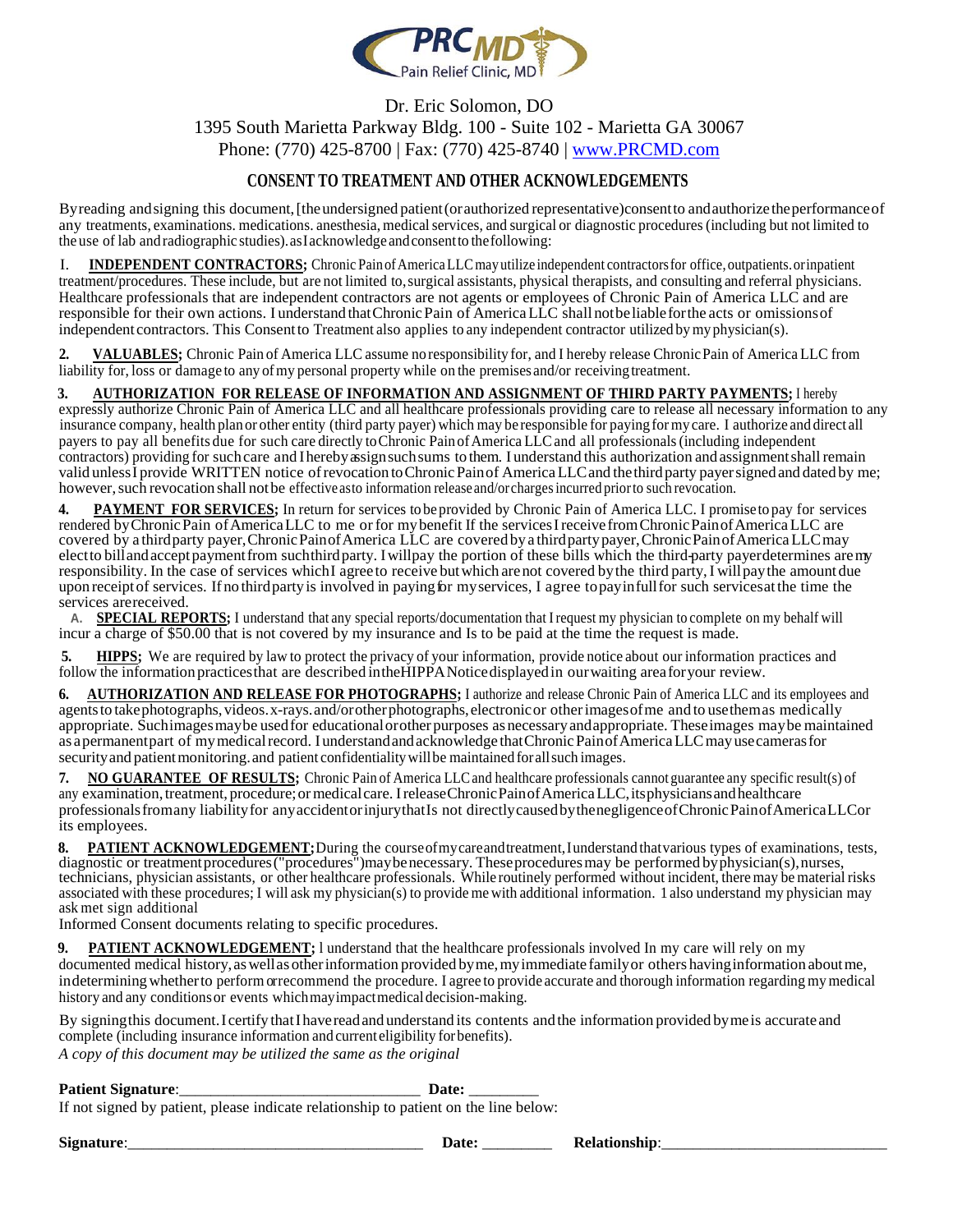

#### **ASSIGNMENT OF HEALTH PLAN BENEFITS AND RIGHTS AS WELL AS AN APPOINTMENT AND/OR DESIGNATION AS AN ERISA/PPACA REPRESENTATIVE AND A BENEFICIARY**

I understand and agree that (regardless of whatever health insurance or medical benefits I have), I am ultimately responsible for paying: Chronic Pain Clinics of America, LLC dba Pain Relief Clinic, MD and/or Dr. Eric Solomon D.O as well as all employees, employers, representatives, and agents thereof, (hereinafter collectively referred to as "Healthcare Provider") the balance due on my account for any professional services rendered and for any supplies, tests, or medications provided.

I hereby authorize payment of, and assign my rights to, any health insurance or medical plan benefits directly to Healthcare Provider for any and all medical/healthcare services, supplies, tests, and/or medications that *have been* or *will be* rendered or provided; as well as designating and appointing Healthcare Provider as my beneficiary under all health insurance or medical plans which I may have benefits under.

I hereby authorize the release of any health status, conditions, symptoms or treatment information contained in your records that is needed to file and process insurance or medical plan claims, to pursue appeals on any denied or partially paid claims, for legal pursuit as to any unpaid or partially paid claims, or to pursue any other remedies necessary in connection with same.

I hereby assign directly to Healthcare Provider all rights to payment, benefits, and all other legal rights under, or pursuant to, any health plan (including, but not limited to, any ERISA plan. PPACA plan, or insurance contract rights that I (or my child, spouse, or dependent) may have under my/our applicable health plan(s) or health insurance policy( $i(j)$ s). I also hereby appoint and designate that Healthcare Provider can act on my/our behalf, as my/our representative, ERISA representative, or PPACA representative as to any claim determination, to request any relevant claim or plan information from the applicable health plan or insurer, to file and pursue appeals to obtain benefits and/or payments that are due to either Healthcare Provider, myself, and/or my family members as a result of services rendered by Healthcare Provider, and to pursue any and all remedies to which I/we may be entitled, including the use of legal action against the health plan or insurer. I hereby also declare that Healthcare Provider is my/our beneficiary regarding my/our health plan as contemplated by ERISA and PPACA and that Healthcare Provider can pursue any and all rights that I/we may have under state and/or federal law regarding my/our health plan. This assignment and/or designation will remain in effect unless revoked in writing. A photocopy or scan or this document is to be considered as valid and as enforceable as the original.

Signed this  $\_\_\_\_\_\_\$  day of  $\_\_\_\_\_20$ 

 $x \perp$ **patient signature**

 $x \perp$ 

**printed patient name**

 $X \longrightarrow$ **signature of guardian if applicable**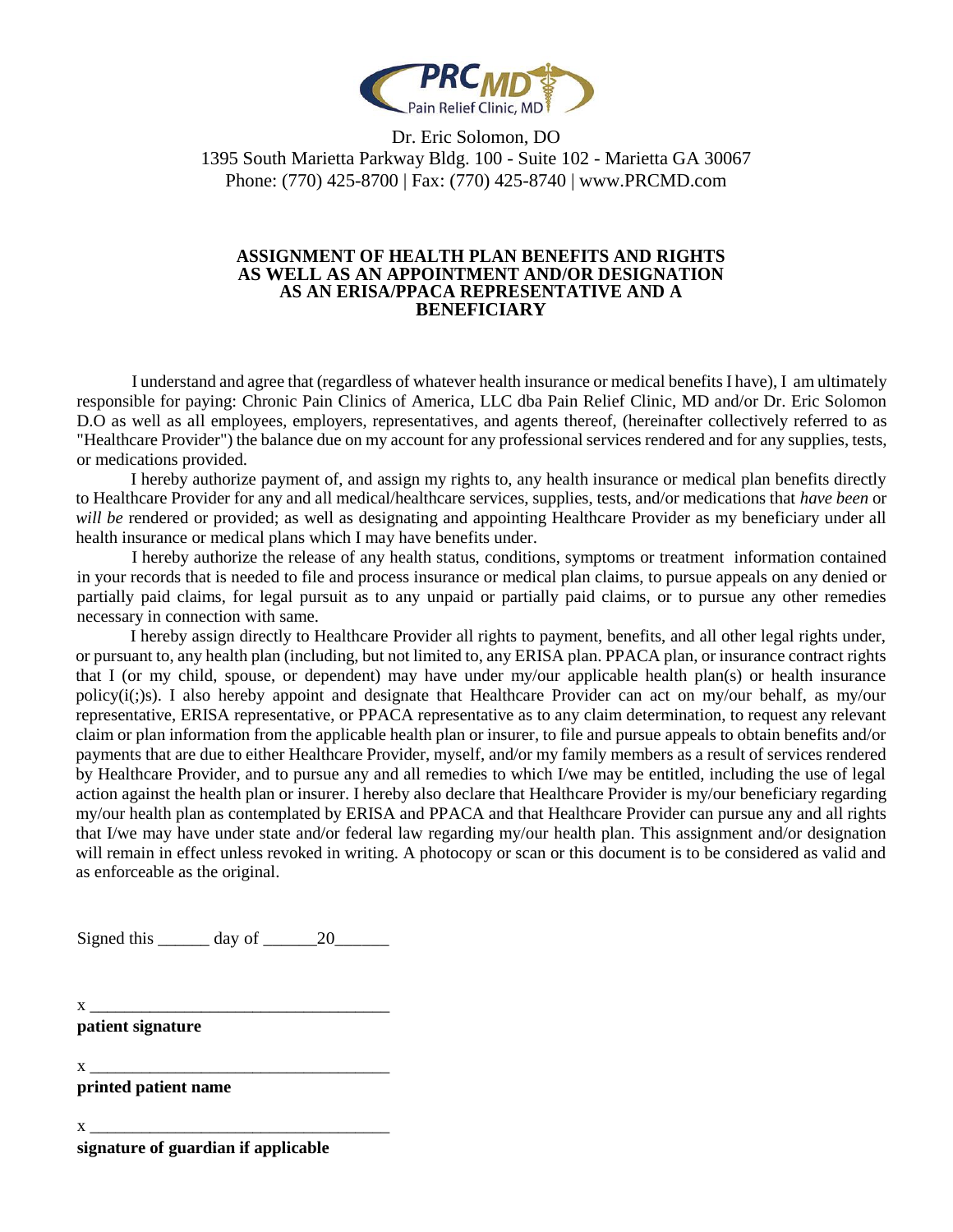

#### **AGREEMENT FOR THE PRESCRIPTION & USE OF THE NARCOTIC/OPIOID PAIN MEDICATION**

#### **In recognition of the potential for side effects, abuse, addiction and illegal trade of pain medications (also referred to as narcotics and opioids), I the undersigned patient of Dr. Solomon, agree to the following provisions in order to receive narcotic/opioid pain medications from Dr. Solomon.**

1. I will take the medication as prescribed. I will not exceed the written prescription and/or directions on the bottle unless I am directed to do so by Dr. Solomon. I will not run out of the medication early, if I exceed the amount of medication prescribed by Dr. Solomon and run out early, I realize that I may go into withdrawal, as Dr. Solomon will not normally renew pain medication early.

2. I will not take any other prescription pain medication without Dr. Solomon's permission. This will include any pain medication I have left over from previous prescriptions, pain medications obtained from any other person, including doctors, pharmacists, other health professionals, family, friends, acquaintances or any other person, company or entity. I recognize that to accept pain medication from anyone other than a licensed physician or pharmacist is illegal and may result in criminal penalties.

3. I will not give, sell, loan, trade or otherwise distribute my medication to any other person, or otherwise allow any other person to have access to my medication. This includes family, friends, acquaintances and other persons. I recognize that to do so is also illegal and may result in criminal penalties.

4. I will keep my medication safe and secure from loss, theft, and destruction. I realize that if my medication is lost, stolen or destroyed, Dr. Solomon will not likely replace my medication and that I may go into withdrawal.

5. I will not use alcohol while taking my pain medication. I recognize that alcohol has an additive effect to the sedative properties of pain medication and that taking the two together can result in mental confusion, sedation, loss of consciousness and death.

6. I will not use any illegal substance and/or recreational drug while I am under the care of and/or receiving pain medications from Dr. Solomon, Illegal and recreation drugs include any defined by the US DEA as Schedule 1 of the Controlled Substances Act, including, but not limited to marijuana, cocaine, amphetamines, methamphetamines, ecstasy, heroin, and other drugs of abuse.

7. (Women only) If I am able to get pregnant, I will make every effort to not get pregnant while I am taking pain medication. I recognize that pain medication may have long-term and/or irreversible negative effects on an unborn baby if I become pregnant while taking pain medication and that this damage may occur in the first few weeks of pregnancy before I become aware that I may be pregnant. If I believe that I may be pregnant while taking pain medication, I will immediately contact Dr. Solomon for advice on this issue.

8 I recognize that pain medications may cause drowsiness, confusion, and memory impairment. I recognize that under current Georgia (and likely most states) law, driving a motor vehicle while taking pain medication can be considered as Driving Under the Influence and/or Driving While Intoxicated. I will, therefore, avoid driving or operating dangerous machinery while taking pain medication.

9. I recognize that other side effects of pain medication may include nausea, vomiting, constipation, slowing of breathing (respiratory depression) urinary retention, impaired sexual functioning, itching and abnormal sweating. Some side effects may be treatable.

10. I am aware that if I take pain medications I may become physically dependent on them. This would mean that if I suddenly stopped taking them, I could go into a withdrawal syndrome characterized by increased pain, runny nose, diarrhea, abdominal cramps and feelings of impending doom. I recognize that withdrawal from pain medication is not a life-threatening condition, but is uncomfortable.

11. I recognize that taking pain medications for an extended period of time may result in a condition called tolerance, where the medication no longer has the same effects it previously had, such as pain relief. The development of tolerance does not mean that Dr. Solomon will necessarily raise the dose of the pain medication or prescribe a different medication.

12. I recognize that addiction, while rare in pain patients, does occur in some people taking pain medications. I realize that I may not even be aware if I become addicted to pain medication, Addiction is characterized by intense cravings for a drug, compulsive use of the drug, loss of control of use of a drug (unable to control one's own use), and continued use of a drug despite the harm or negative effects of it. I am aware and agree that if Dr. Solomon believes I may have an addictive disorder, I will be referred to and agree to see an addiction specialist. I further agree to inform Dr. Solomon of any history of drug or alcohol abuse and/or addiction in myself or my family members (first-degree relatives with a history of drug or alcohol abuse impart an increased risk of drug abuse to their family members).

13. I realize and agree that while I am taking pain medication from Dr. Solomon I am subject to unannounced and/or random urine and/or blood drug tests. This is a urine and/or blood sample, given by myself to Dr. Solomon to be tested for various pain medication and drugs of abuse. Failure to provide a urine or blood sample, when requested, may result in my being weaned off of pain medication.

14. Any and all questions I have regarding these terms and this agreement have been answered to my satisfaction before I signed this.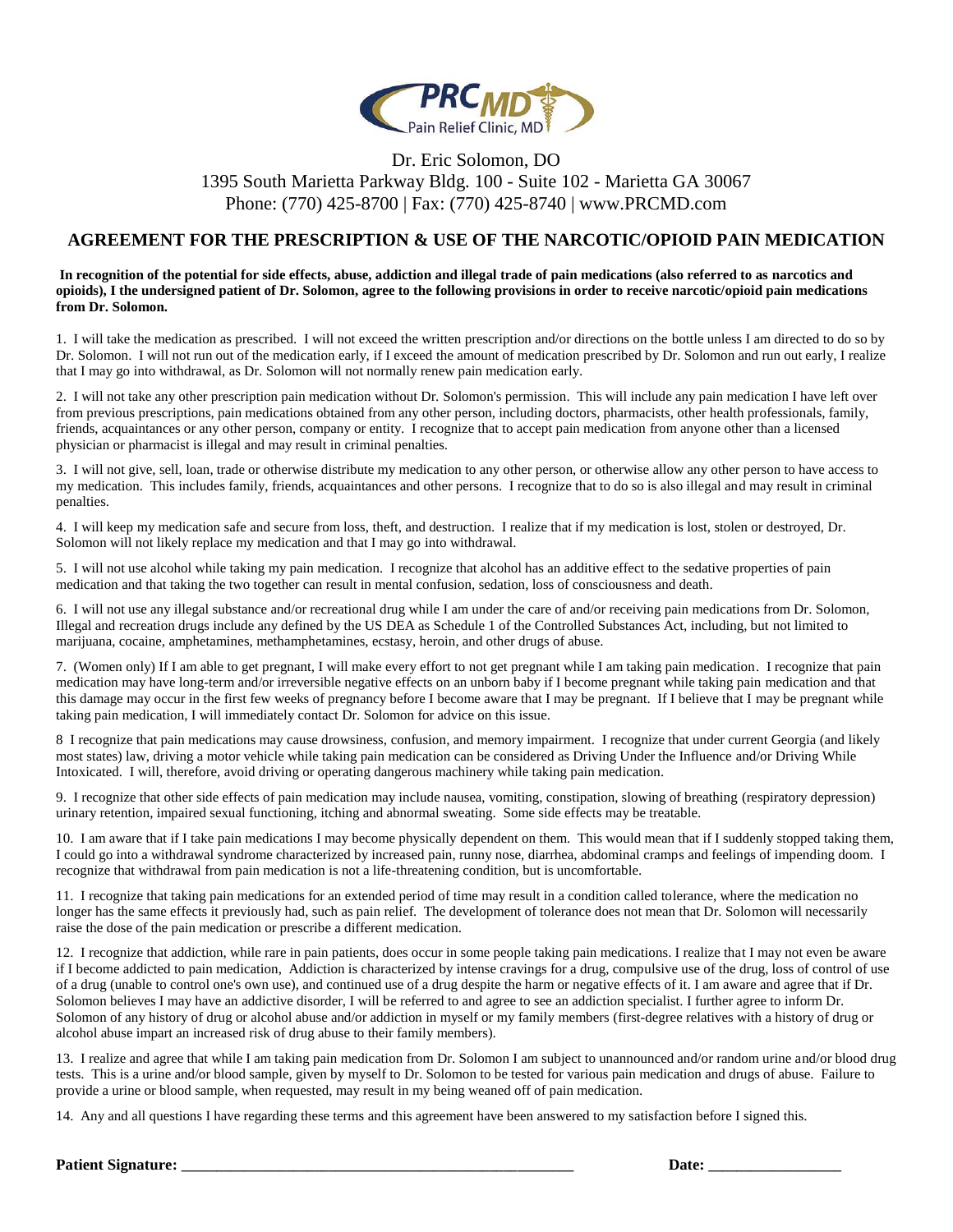### **Chronic Pain Clinics of America, LLC**

Dr. Eric Solomon, DO

1395 South Marietta Parkway Bldg. 100 - Suite 102 - Marietta GA 30067

Phone: (770) 425-8700 | Fax: (770) 425-8740

A. Notifier: \_\_\_\_\_\_\_\_\_\_\_\_\_\_\_\_\_\_\_\_\_\_\_\_\_\_\_\_\_\_\_\_\_\_\_\_\_\_\_\_\_\_\_\_\_\_\_\_\_\_\_\_\_\_\_\_\_\_\_\_\_\_\_\_\_\_\_\_\_\_\_

B. Patient Name: \_\_\_\_\_\_\_\_\_\_\_\_\_\_\_\_\_\_\_\_\_\_\_\_\_\_\_\_\_\_\_\_\_\_C. Identification Number: \_\_\_\_\_\_\_\_

#### **Advance Beneficiary Notice of Noncoverage (ABN)**

**NOTE:** If Medicare doesn't pay for **D. below, you may have to pay.** 

Medicare does not pay for everything, even some care that you or your health care provider have good reason to think you need. We expect Medicare may not pay for the D. **comediate** below.

| D.                                                                                                           | E. Reason Medicare May Not Pay:                                                                   | <b>F. Estimated</b><br><b>Cost</b> |
|--------------------------------------------------------------------------------------------------------------|---------------------------------------------------------------------------------------------------|------------------------------------|
| <b>CPT Code</b><br>80307: Urinary Drug Screen / Analyzer<br><b>G0483: Conformation of Drug Screen / LCMS</b> | <b>Benefit Maximum Exceeded</b><br><b>Not Medically Necessary</b><br><b>Not a Covered Service</b> | 80307: \$74<br>G0483: \$242        |

#### **WHAT YOU NEED TO DO NOW:**

- Read this notice, so you can make an informed decision about your care.
- Ask us any questions that you may have after you finish reading.
- Choose an option below about whether to receive the **D. listed above. Note:** If you choose Option 1 or 2, we may help you to use any other insurance that you might have, but Medicare cannot require us to do this.

#### **G***.* **OPTIONS: Check only one box. We cannot choose a box for you.**

☐ **OPTION 1.** I want the **D.** listed above. You may ask to be paid now, but I also want Medicare billed for an official decision on payment, which is sent to me on a Medicare Summary Notice (MSN). I understand that if Medicare doesn't pay, I am responsible for payment, but **I can appeal to Medicare** by following the directions on the MSN**.** If Medicare does pay, you will refund any payments I made to you, less co-pays or deductibles.

☐ **OPTION 2.** I want the **D.** listed above, but do not bill Medicare. You may ask to be paid now as I am responsible for payment. **I cannot appeal if Medicare is not billed**.

☐ **OPTION 3.** I don't want the **D.** listed above. I understand with this choice I am **not** responsible for payment, and **I cannot appeal to see if Medicare would pay.**

#### **H. Additional Information:**

**This notice gives our opinion, not an official Medicare decision.** If you have other questions on this notice or Medicare billing, call **1-800-MEDICARE** (1-800-633-4227/**TTY:** 1-877-486-2048).

Signing below means that you have received and understand this notice. You also receive a copy.

| I. Signature: | J. Date: |
|---------------|----------|
|               |          |

According to the Paperwork Reduction Act of 1995, no persons are required to respond to a collection of information unless it displays a valid OMB control number. The valid OMB control number for this information collection is 0938-0566. The time required to complete this information collection is estimated to average 7 minutes per response, including the time to review instructions, search existing data resources, gather the data needed, and complete and review the information collection. If you have comments concerning the accuracy of the time estimate or suggestions for improving this form, please write to: CMS, 7500 Security Boulevard, Attn: PRA Reports Clearance Officer, Baltimore, Maryland 21244-1850